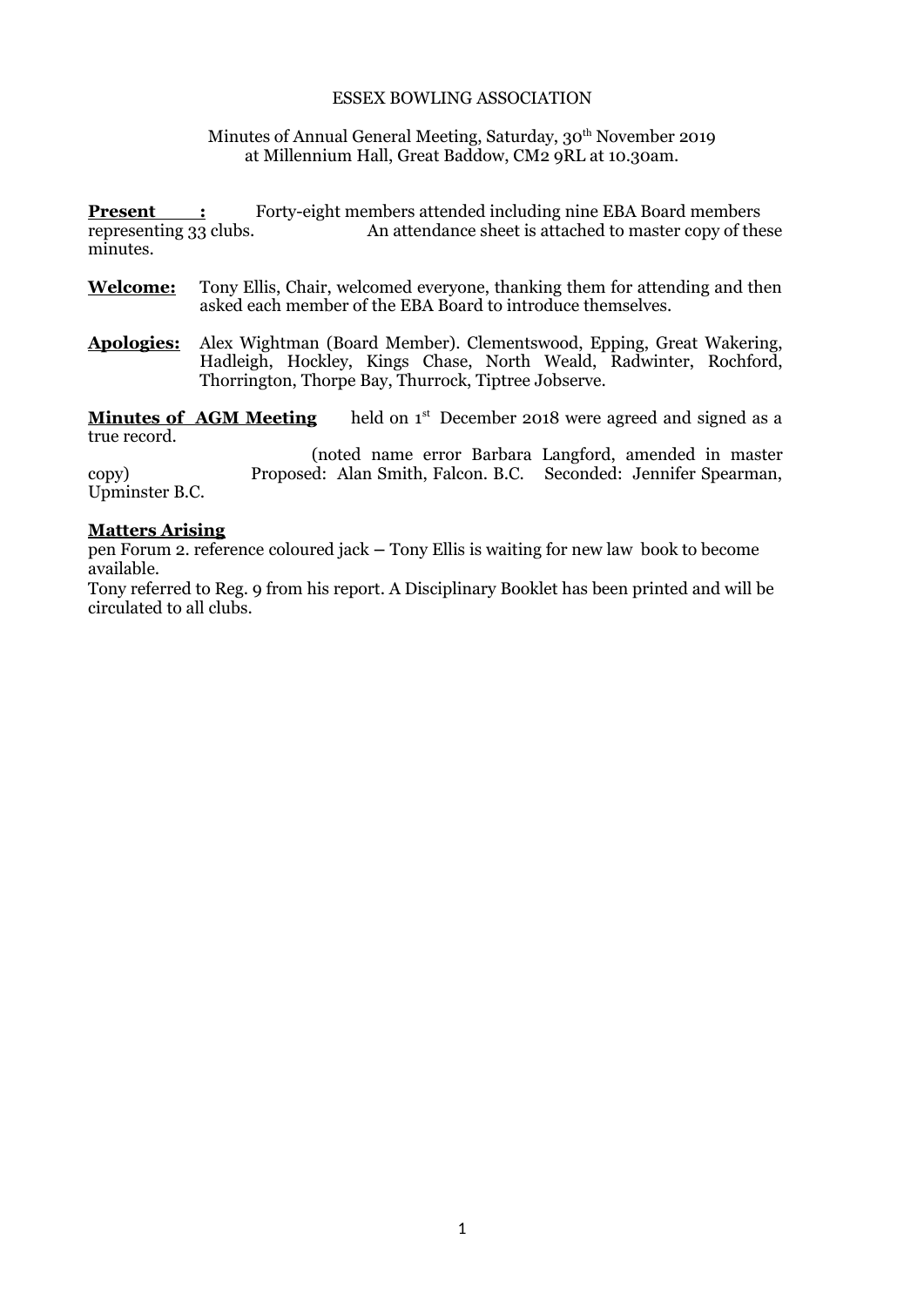# **County Administrator's Report\*** -- Tony Ellis

 This is my seventh Annual General Meeting report from me as your County Administrator. Can I once again I thank for those attending.

I have attended the Bowls England AGM, and Counties meeting since our last Annual Meeting. I attended two meetings of the Audit & Review Committee.This committee has proposed, and it has been accepted that Bowls England appoint a Marketing Director. I have also attended the Regional Meeting in April.

The first item to report is that David Mitchell-Gears has stepped down as Chairman and David Tucker has replaced him. Also, I can report Tony Allcock is also retiring in April next year

At the Counties Meeting last Saturday a whole range of topics were on the agenda including;

Commonwealth Games 2022. Hosted by the city of Birmingham. Bowls to be played at Leamington.

Coaching was mentioned and I will discuss the Counties new approach to the subject later on in the agenda.

Loans from Bowls England will be higher and the set up cost will be cheaper.

BDA made their usual presentation. There major areas of work will be. Club Development Programme, Play Bowls Package, WomenCan/WI Initiative, Safeguarding, Disability (Love Fisher Brown Award)

My own Committee Management Audit and Review made a presentation. Explaining the background of the committee and what it was trying to achieve. Mentioning Sport England Code of Governance Tier 3, Director of Marketing Branding and Communication. Safeguarding.

Also, Bowls England will set up on their web site a link to Third Party Funding, which will give you links to over eight thousand sources of funding for clubs.

Last but not least, Bowls England have produced the Regulation 9 (Disciplinary Regulation) booklet. This will be sent to all clubs.

Please can I make a plea to all club Officers when having to go down the road of discipline make sure you stick to Regulation 9. In all these matters the club must deal with discipline firstly, only come to the County when and if the club cannot deal with it. If the County, then cannot deal with it then goes to Bowls England. But please exhaust the clubs disciplinary procedures first.

I would like to report on the activity of the Essex Bowls Association over the last twelve months. I have chaired three meetings that have taken place, which have discussed such subjects as:

Affiliation & Competition Fees 2018/2019

Bowls England Annual General Meeting (Saturday 22nd February 2019)

Bowls England Counties Meeting (Saturday 23rd November 2019)

White Rose and Amy Rose Format, Coaching, Discipline

I once again have acted as a post box for both ECWBA and ECBA and forwarded all communications from Bowls England to the EBA committee. Our next meeting will be on the  $10<sup>th</sup>$ February, which will discuss items that will be on the agenda of the forthcoming Bowls England Annual General Meeting scheduled for Saturday 22<sup>nd</sup> February 2020.

I would like to thank all the Essex Bowling Association Board for all their hard work and dedication. I will and must, make a special mention of the EBA Treasurer Wendy, who is standing down. She helped in so many ways firstly with the Boards constitution those years ago. Secondly all the work she has carried out on our behalf acting as Treasurer. Lastly being just a friend and helping me in so many ways and making sure I did not make many mistakes. She was a great sounding board and listener. I will miss her wise council and well-spoken words.

I am ever so grateful to Stephen for taking on Wendy's role for the Essex Bowling Association.

The members of the Essex Bowling Association Board are:

Jill Polley, Wendy Coldham, Sheila Brickel Pauline Mount and Linda Mills.

Alex Wightman, Pat Finney, Stephen Hill, Trevor Hackett and myself.

Bowls England County Delegates are Linda Mills and myself.

Finally, I wish you all well for the future a very Happy Christmas and a very healthy New Year.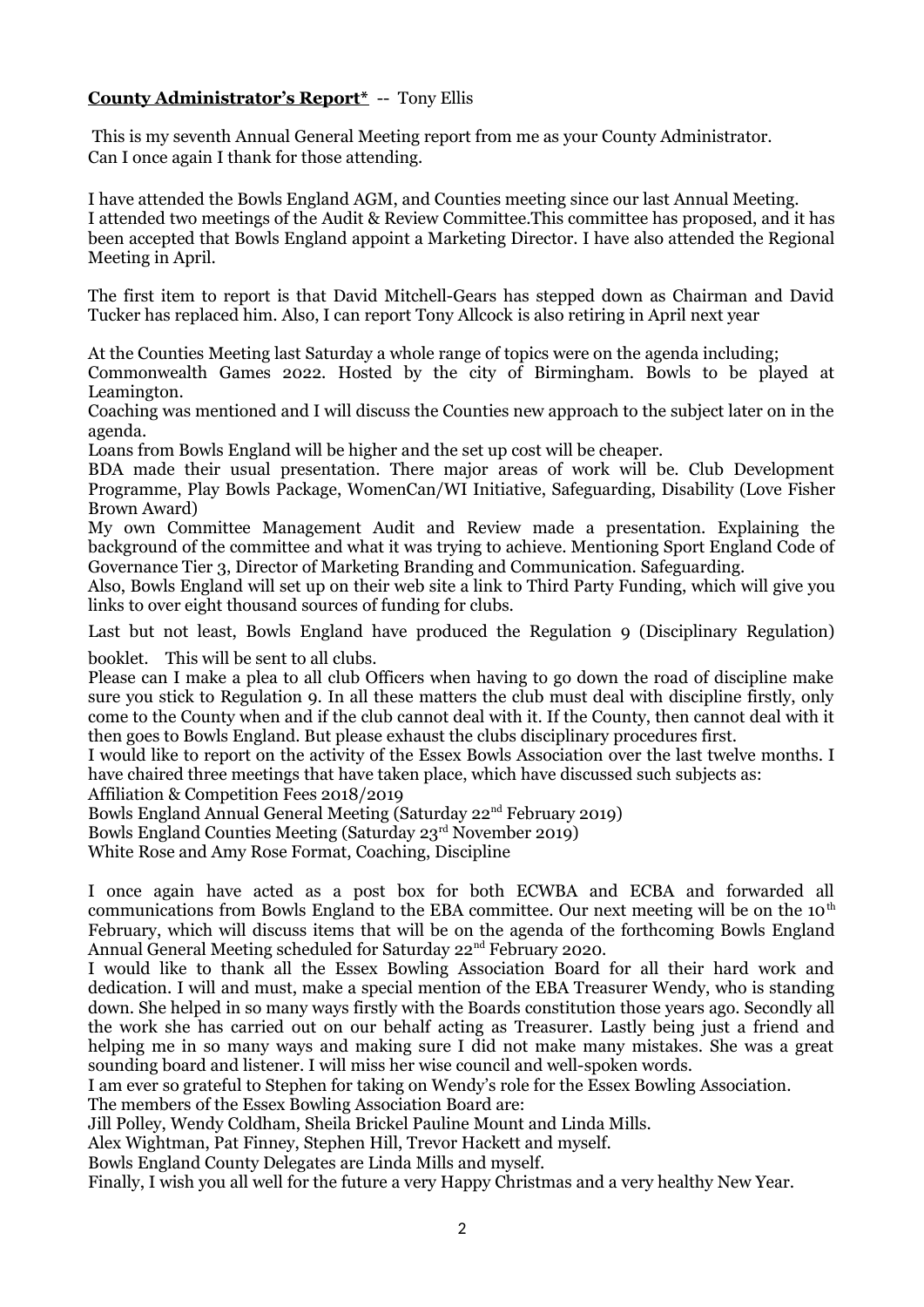#### **Essex County Bowling Association Secretary's Report\*** -- Alex Wightman

 As I start my final year as County Secretary, and my membership of the Board, it is with some regret that I have to report a serious increase in cases of indiscipline resulting in disciplinary hearings having to be arranged. Whilst I appreciate that Essex is not alone in this regard, it is to be hoped that this trend will not continue. We have enough work to do promoting our sport so washing our dirty linen in public does little to help our cause.

I must also raise the subject of County returns. It seem that some clubs are not aware of the importance of getting their returns completed and sent to the Competition Secretary within the deadline of 31st October. Any delay impacts on the ability of the Competition Secretary commencing the draw and this then snowballs with the Handbook Editor having to delay sending the paperwork to the printers. I would also stress that John Tully is the Competition Secretary, not me, so please do not continue to send your returns to me.

We are pleased to report that getting to the National Finals as the third named competitor has for the third time produced a National Singles Champion. This time it was Ed Morris from Essex County B.C. In the Eastern Counties Jack Butcher won the Junior Singles. Ed Morris and Steve Mitchinson represented England in the British Isles Championships, and Steve won the Gold Medal in the Atlantic Championships. Andrew Squire was again our County Singles Champion. He is making quite a habit of this and it is disappointing not to see him progress internationally, especially as he is a former National Champion.

Whilst she is obviously not part of the E.C.B.A, set up, I would like to express my delight at the success achieved by young Jazz Wilson. She bowls out of Radwinter, a club in my Group and at Turpins I.B.C. where I work. I have played both with and against her. She is a prodigious talent, with a wonderful temperament and I would wish her continued success in the future. I am sure the E.C.W.B.A. are very proud to have such a gifted youngster amongst them.

We have managed to recruit a Junior Deputy President for next year, but in truth it was difficult. People are becoming more reluctant to take on the big jobs. I leave my role as County Secretary next November and as yet have no replacement

Having been a member of this Board from the beginning it is satisfying to see what has been accomplished. This in no small measure due to the dedication of members like Wendy Coldham, who is standing down as Treasurer. I am sure I speak for everyone when I wish her the very best for the future. I wish all members of the Board a very happy Christmas and peace and prosperity for 2020, and of course good bowling next season. My thanks to Tony Ellis for his support during the course of this and all the years we have been on the Board.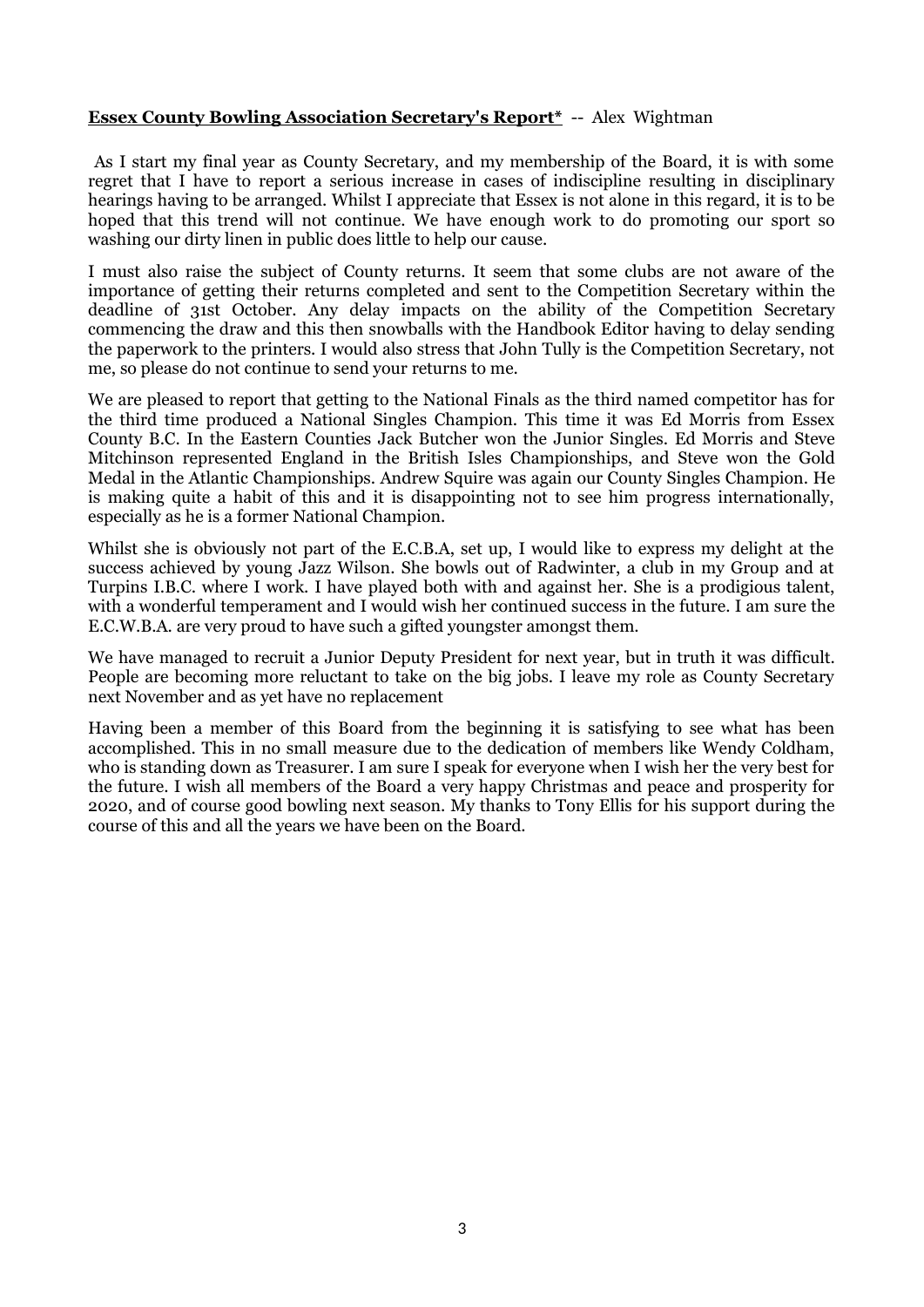### **Essex County Women's Bowling Association Secretary's Report\*** -- Jill Polley

The Essex Ladies have had a successful year in many respects. Despite our overall membership being slightly down, our competition entries were up in general and we maintained our C entry at the National Championships in all disciplines.

Our inter-county friendly matches were enjoyed by everyone, including our 15 newly badged bowlers. These matches resulted in the honours being equally shared. We will not have friendly matches against Buckinghamshire and Berkshire next year, but these have been replaced with home and away matches with Hertfordshire and Middlesex. I congratulate the men on their fine win in our annual match and we will be hoping to reverse this result next year. Our Johns Trophy team had a wonderful season and after a magnificent win versus Hertfordshire in the Regional Finals, went on to play Wiltshire at the National Semi-finals. This was a very tight match and it was very disappointing to lose by only 3 shots overall. The Walker Cup team also qualified for the Regional Finals, but lost to our nemesis Huntingdonshire.

At the National Championships the ladies had little success until the Junior Pairs competition was played. A huge well done to Hayley Kenny and Jasmine Wilson who won in style, convincingly outbowling last year's winners in the final. Jasmine has had a wonderful year. She played in the Junior International team, retained the Essex 4 Wood Singles title and skipped the Triples team from Radwinter that played at the National Championships as our C entry. I am delighted to report that Jasmine won the Junior Bowler of the Year award which was presented at the Bowls England Women's Annual Dinner last weekend. Elaine Score and Edward Morris reached the semi-finals of the Mixed Pairs and our Amy Rose team also played well to reach the semi-finals.

Our county competitions ran well this year, with some new names appearing on the trophies. Another of our youngsters, Jodie Gosling (Colchester West End) won the Unbadged Singles Competition. It is good to see some new bowlers emerging.

Our Annual Luncheon and Prize giving held on Wednesday 23<sup>rd</sup> October was attended by 196 ladies and we were pleased to welcome Terri Keen, Junior Vice-President Bowls England as our special guest. After the trophy presentations 7 Certificates of Merit were awarded. One of these was a special presentation to our retiring Treasurer, Wendy Coldham. The certificate was not just to thank her for her service to the county as Treasurer, but mainly to recognise the valuable contribution she has made to the county in producing and maintaining valuable statistics, databases and records, giving the county an indispensable point of reference. Carol Cooper took up the post of C Area Secretary this time last year and has done a great job. Unfortunately, she will be moving to Suffolk and we wish her all the best for the future. Collen Moss (Colchester West End) will be taking up this mantle. I sincerely thank all our other officers for their hard work on behalf of the county this past year and am delighted that they will be continuing in their posts. At present we have not filled the position of Junior Vice-President and more worryingly, no-one has come forward for Treasurer. Linda Mills, Pauline Mount, Sheila Brickel and I will continue to serve on the Essex Bowling Association Board and one position has yet to be filled, dependant on the appointment of a County Treasurer.

Thank you to everyone who has given their time to serve on the Essex Bowling Association Board this past year. I hope everyone enjoys good health this winter and I wish you well in 2020.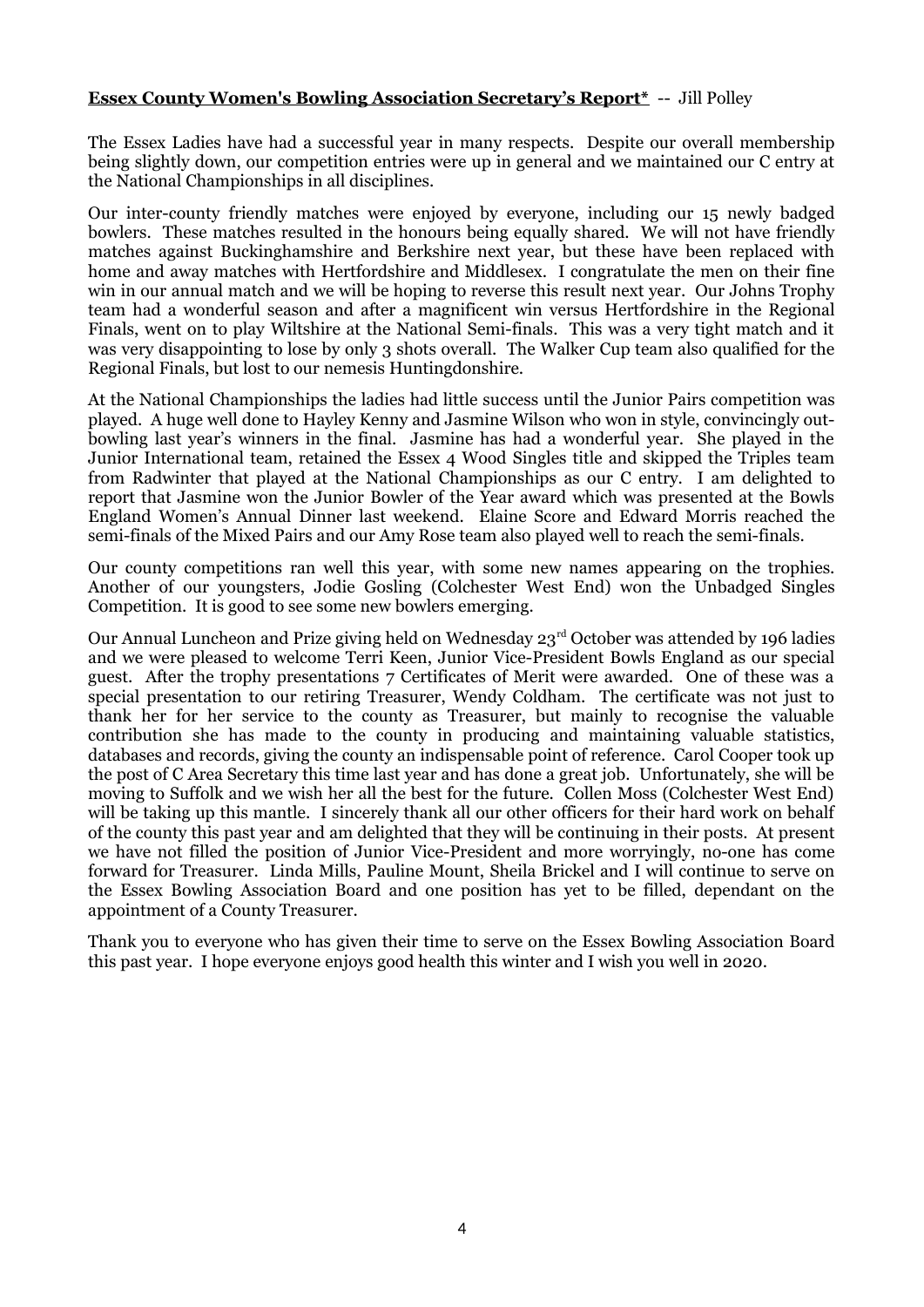#### **Essex Bowling Association Treasurer's Report\*** -- Wendy Coldham

Balance sheets were circulated before Wendy gave her report.

The Essex Bowling Association account is a non-profit making account, funded annually by 25p per person taken from the affiliation fees received from our Essex bowlers. It is a purely administrative account, paying some common expenses of our two underlying County Associations and co-ordinating the transfers of money between Essex and Bowls England. The account can be split into three categories, monies from our underlying associations to be passed on to Bowls England, monies received from Bowls England to be distributed to the ECBA and ECWBA and administration costs.

In the first category, covering the money channelled from the county to Bowls England, affiliation fees were down by £1190, reflecting the drop in overall membership from 8515 to 8277. We affiliated 5,599 men (down 128) and 2,678 women (down 110). Competition entry fees were down by $£375$ , the men's portion being down £452.50, whilst the women actually increased their participation by £77.50. In total we passed £50,120 to Bowls England.

The second category covers money received from Bowls England for our officers and competitors. The increase in meeting expenses results from Bowls England paying hotel expenses for the November Counties meeting. The male competitors expenses break down as Leamington £671.00, Balcomb Trophy £118.80 and White Rose £37.95. The female competitors expenses break down as Leamington £697.84, Walker Cup £65.67, Amy Rose £228.10 and Johns Trophy £867.08. Overall we received £3071.03 from Bowls England and, as you can see, these amounts were passed directly on to the relevant underlying County Associations and Officers.

The third category covers EBA affiliation fees and administrative expenses. Affiliation fees paid to the EBA totalled £2069.25, down £59.50 reflecting the drop in bowling membership. The expenses paid out by the EBA, ignoring the error payments, totalled £2468.20 up £425. An extra  $£300$  was refunded to our associations, and officers expenses increased by  $£134$  with fuller attendance at meetings. These two increased payments account for the increased expenditure and also the drop in balance carried forward of just under £400.

With £1060 in the account the Board agreed, at its meeting earlier this month, that a refund of  $\epsilon$ 400 should be made to the ECBA and of  $\epsilon$ 200 to the ECWBA. This leaves just over  $\epsilon$ 460 in the account to cover any expenses incurred before the 2019-2020 affiliations fees come through in January.

Finally, I should like to thank Pat Watson for auditing these accounts every year since inception of the Essex Bowling Association and my fellow officers for their help and comradeship over the years since we first started talking about unification, in 2008.

Tony Ellis thanked the Officers for their reports and asked for all 3 reports to be accepted by the meeting. Proposed: Kim Wiggins. White Hall B.C. Seconded: Brian Stubbings, Maldon B.C.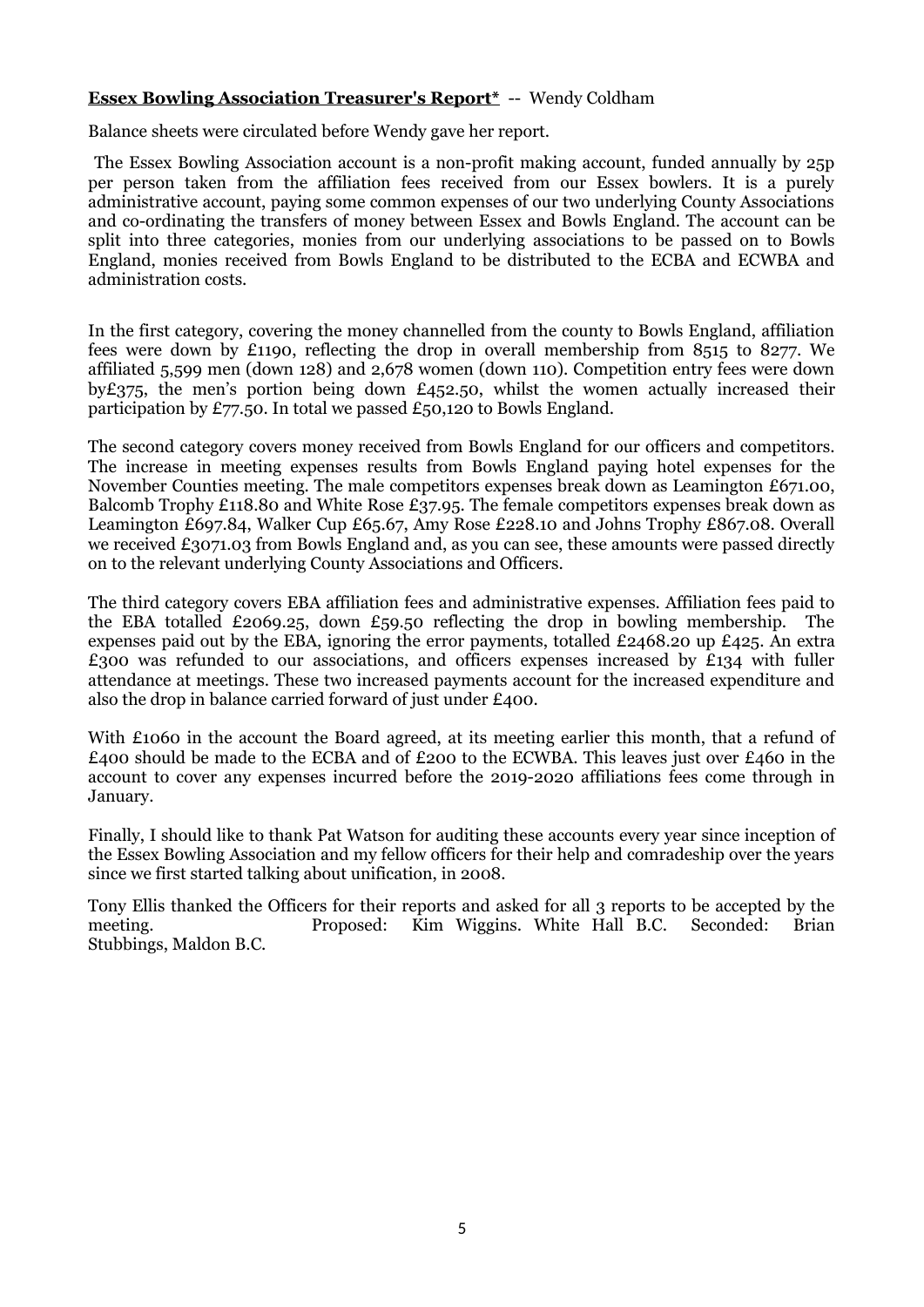# **Coaching\* –** Tony Ellis

Greg Moss (Director of Falcon Bowls Club) and I have been discussing the subject of coaching in Essex for some considerable time.

 Mike Ferris has acted as point of contact for any new, would be coaches, asking advice on courses and also existing coaches asking on how to progress with their coaching career. This is not a desirable situation and is not meant as any criticism of Mike, who has helped with many enquires. I am pleased to report that he is to join us on our newly formed sub-committee. Last years outdoor President Terry Mizen has also raised the subject at an Executive meeting and has been a great inspiration to me to see what could be done on the subject of coaching in Essex. He has also volunteer to be on the sub-committee.

The concerns Greg and I both feel concerning the subject of Coaching within Essex and Nationally have already been briefly aired in our previous report dated 29<sup>th</sup> September 2019. The subsequent decision by The Essex Outdoor and Indoor Bowling Association Executive to authorise a Sub Committee to look into this matter provides a great opportunity to achieve Four KEY objectives:

- 1. To explore all possibilities regarding Coaching, with an objective of creating a co-ordinated Coaching Strategy for the Essex Bowling Community, (both Indoors and Outside)
- 2. It provides a platform to explore the reasons why all existing Coaching Schemes can't be integrated to acknowledge the existence and professional ability of all Coaches and provide one system of Coaching which encompasses all the requirements of both Individual participants and the Sport of Bowls itself.
- 3. It provides an opportunity to make recommendations to both the Indoor and Outdoor Essex County Bowling Executives regarding Coaching with a view to implementation across the County.
- 4. Finally, it proves an opportunity to make recommendations regarding the National Coaching Strategy for Bowls to the County Executive, for submission to National Bodies if felt appropriate.

We have five members on the sub-committee at present. Greg Moss to be Chairman. Terry Mizen, Mike Ferris, Trevor Hackett, Alison Blake. We are still waiting for a lady to join us representing the Ladies County Indoor.

We have a meeting scheduled for next month and we have given ourselves three months to make recommendations to the County Executives.

Tony Ellis then thanked Wendy Coldham for all her hard work and support as a member of the EBA Board since its inception and presented her with a gift voucher, Jill Polley presented flowers. Tony then thanked everyone again for attending and wished everyone a safe journey home.

# **Meeting Closed 11.00am.**

# **Date of next EBA AGM Saturday, 28th November 2020**

\*Officers' reports scanned to these Minutes. Originals filed in Master. Folder.